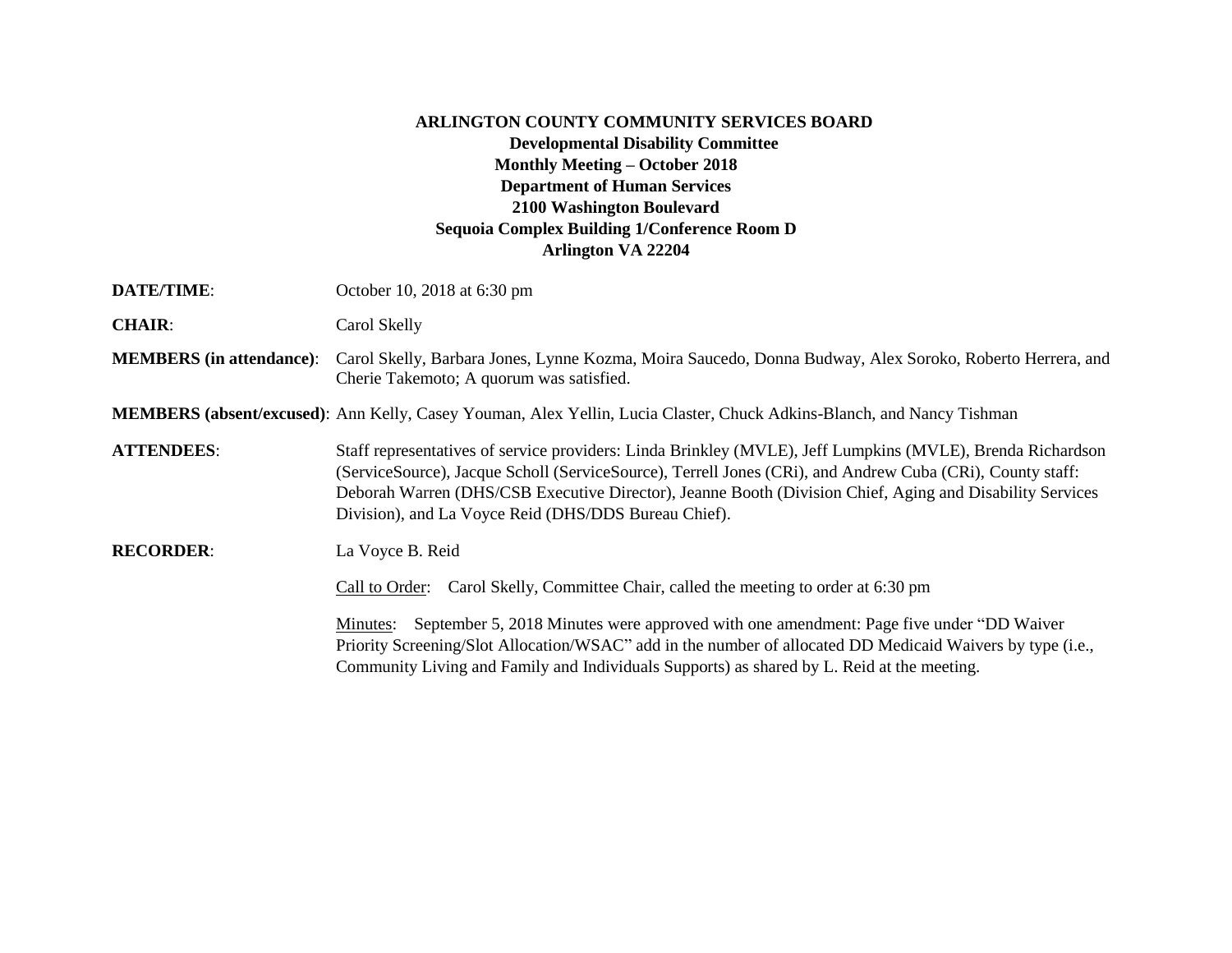| <b>TOPIC</b> | <b>DISCUSSION</b> | <b>RECOMMENDATIONS/</b> | <b>RESPONSIBLE</b> | <b>F/UP</b> |
|--------------|-------------------|-------------------------|--------------------|-------------|
|              |                   | CTION<br>AU             | <b>PARTY</b>       | DATE        |

| <b>Public Comments</b> | No public comments                                              |  |  |
|------------------------|-----------------------------------------------------------------|--|--|
| The Arc of NOVA        | No legislative updates as The Arc of NOVA                       |  |  |
|                        | was not in attendance. (It is noted that the                    |  |  |
|                        | previously scheduled meeting date was                           |  |  |
|                        | changed and the new date did not allow for                      |  |  |
|                        | staff attendance from the Arc of NOVA.)                         |  |  |
| <b>Customized</b>      | This topic is a continuation from the                           |  |  |
| <b>Employment</b>      | September 2018 meeting. The following are                       |  |  |
|                        | highlights from the discussion:                                 |  |  |
|                        |                                                                 |  |  |
|                        | Pathways Model for Discovery                                    |  |  |
|                        | (ServiceSource) has been the                                    |  |  |
|                        | customized employment model more                                |  |  |
|                        | widely discussed by this Committee                              |  |  |
|                        | In FY18, the Virginia Department<br>$\bullet$                   |  |  |
|                        | for Aging and Rehabilitative                                    |  |  |
|                        | Services (DARS) launched a                                      |  |  |
|                        | statewide Customized Employment                                 |  |  |
|                        | training curriculum (facilitated by                             |  |  |
|                        | Griffin Hammis Associates)                                      |  |  |
|                        | Participates of the DARS training<br>$\bullet$                  |  |  |
|                        | will be certified by DARS to provide                            |  |  |
|                        | customized employment<br>There are similarities and differences |  |  |
|                        | $\bullet$<br>between the two models: the DARS                   |  |  |
|                        | model, in particular, does not                                  |  |  |
|                        | include an "internship" component.                              |  |  |
|                        | The DARS case manager (or                                       |  |  |
|                        | certified service provider) identifies                          |  |  |
|                        | resources for the individual                                    |  |  |
|                        | (resource development)                                          |  |  |
|                        | Agencies providing customized                                   |  |  |
|                        | employment must be CARF                                         |  |  |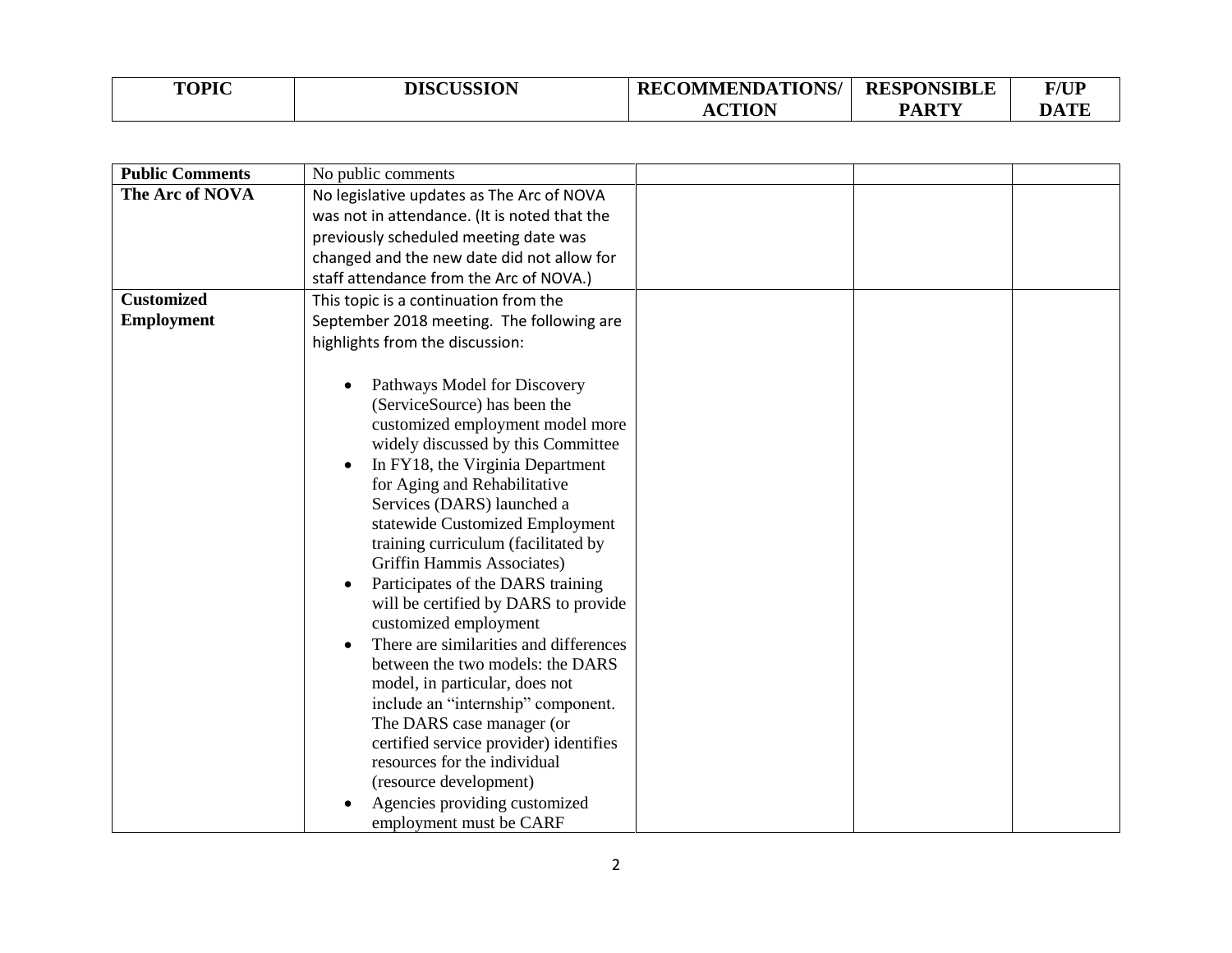| <b>TOPIC</b> | <b>DISCUSSION</b> | <b>RECOMMENDATIONS/</b> | <b>RESPONSIBLE</b> | <b>F/UP</b> |
|--------------|-------------------|-------------------------|--------------------|-------------|
|              |                   | <b>ACTION</b>           | <b>PARTY</b>       | <b>DATE</b> |

|                       | accredited (though the individual<br>staff need to have participated in the        |                               |  |
|-----------------------|------------------------------------------------------------------------------------|-------------------------------|--|
|                       | DARS training and be certified as                                                  |                               |  |
|                       | evidence of completing the training)                                               |                               |  |
|                       | The DARS Customized                                                                |                               |  |
|                       | Employment is not intended as a DD                                                 |                               |  |
|                       | Medicaid Waiver service;                                                           |                               |  |
|                       | participants can be Waiver or non-                                                 |                               |  |
|                       | Waiver                                                                             |                               |  |
|                       | Services is expected to be funded by<br><b>DARS</b>                                |                               |  |
|                       | Customized Employment is not<br>$\bullet$                                          |                               |  |
|                       | currently a service included in the                                                |                               |  |
|                       | regional agreement for                                                             |                               |  |
|                       | habilitation/employment services                                                   |                               |  |
|                       | Question was raised as to the number of                                            | At the January meeting, L.    |  |
|                       | individuals (in Day Support) wanting to work                                       | Reid will give an update on   |  |
|                       | that might benefit from this service?                                              | the approximately 22 to 25    |  |
|                       |                                                                                    | individuals identified in the |  |
|                       |                                                                                    | 2017 Employment Study         |  |
| <b>FY19 Graduates</b> |                                                                                    | conducted by staff.           |  |
|                       | L. Reid shared that nine graduates from<br>Arlington Public School (APS) have been |                               |  |
|                       | identified for School Year 2018-19 (SY19).                                         |                               |  |
|                       |                                                                                    |                               |  |
|                       | DDS staff will begin this month (October)                                          |                               |  |
|                       | meeting with APS Transition Coordinators in                                        |                               |  |
|                       | planning for each SY19 graduate's transition                                       |                               |  |
|                       | to adult services.                                                                 |                               |  |
|                       |                                                                                    |                               |  |
|                       | Staff are mindful from increasing trend of                                         |                               |  |
|                       | students exiting in prior (recent) years that                                      |                               |  |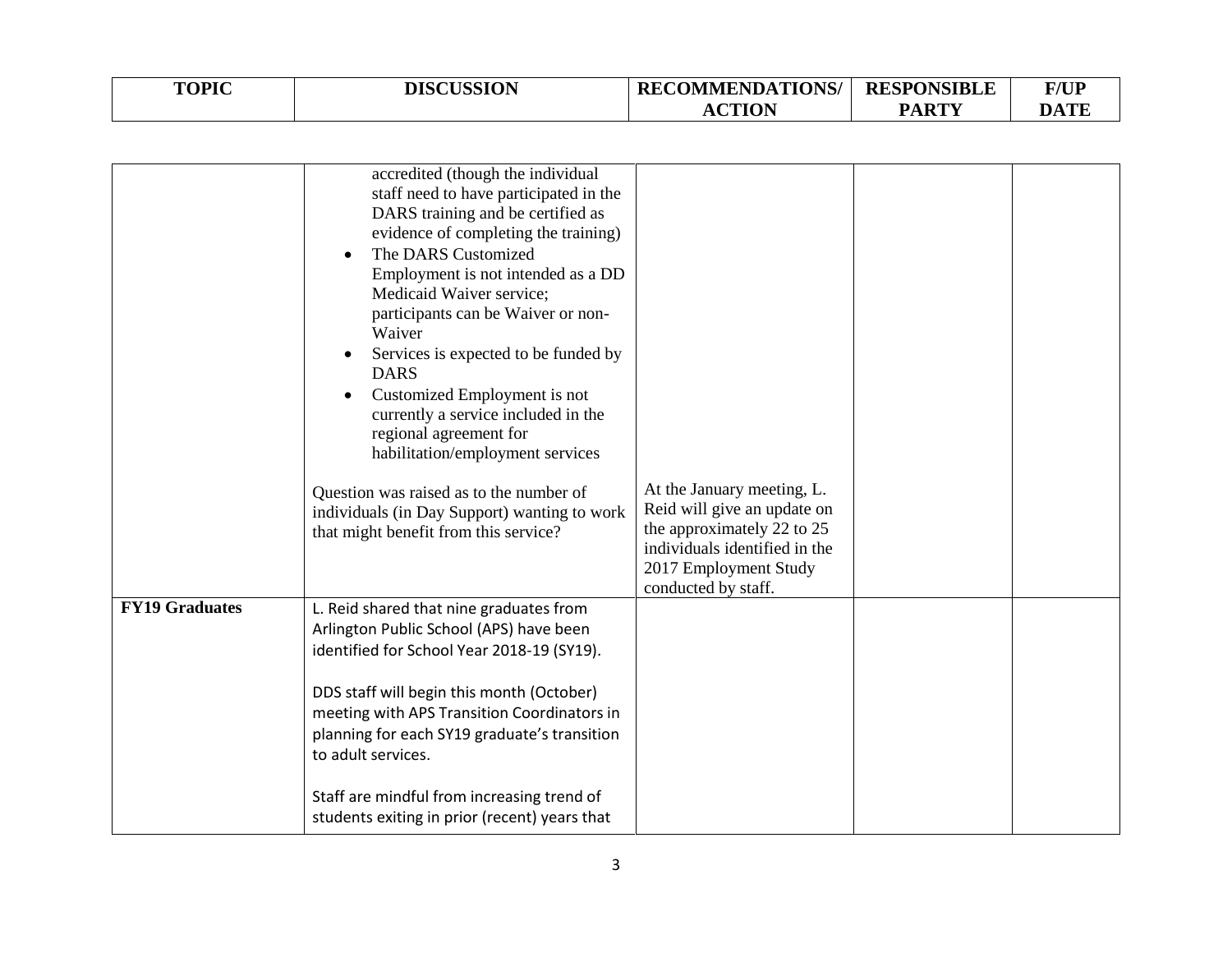| <b>TOPIC</b> | <b>DISCUSSION</b> | <b>RECOMMENDATIONS/</b> | <b>RESPONSIBLE</b> | F/UP |
|--------------|-------------------|-------------------------|--------------------|------|
|              |                   | <b>CTION</b><br>AU.     | <b>PARTY</b>       | DATE |

| moved on to NOVA Community College.<br>These students are being tracked and will be<br>included in future transition planning efforts<br>(i.e., there were four graduates for FY18 that<br>will need to be tracked during the FY20<br>transition planning year).                                                                                                  |  |  |
|-------------------------------------------------------------------------------------------------------------------------------------------------------------------------------------------------------------------------------------------------------------------------------------------------------------------------------------------------------------------|--|--|
| <b>Capacity Issues for Day Support</b><br>At present, there are 12 partners/contracted<br>vendors under the regional<br>habilitation/employment agreement, several<br>of which are at capacity.                                                                                                                                                                   |  |  |
| Arlington is currently at capacity (52) for its<br>Community Integration Center (CIC). The<br>current capacity for our second Day Support<br>program, ArlingtonWeaves, Etc., is 12 out of<br>14 slots. There are at least two active<br>referrals for ArlingtonWeaves, Etc., so it's<br>likely this program will reach capacity by the<br>end of the school year. |  |  |
| ServiceSource, which currently has eight<br>sites, shared the Agency's intent of opening<br>a new site (Springfield) in January 2019 to<br>expand capacity for the region.                                                                                                                                                                                        |  |  |
| D. Budway shared that Sparc has some<br>current capacity.                                                                                                                                                                                                                                                                                                         |  |  |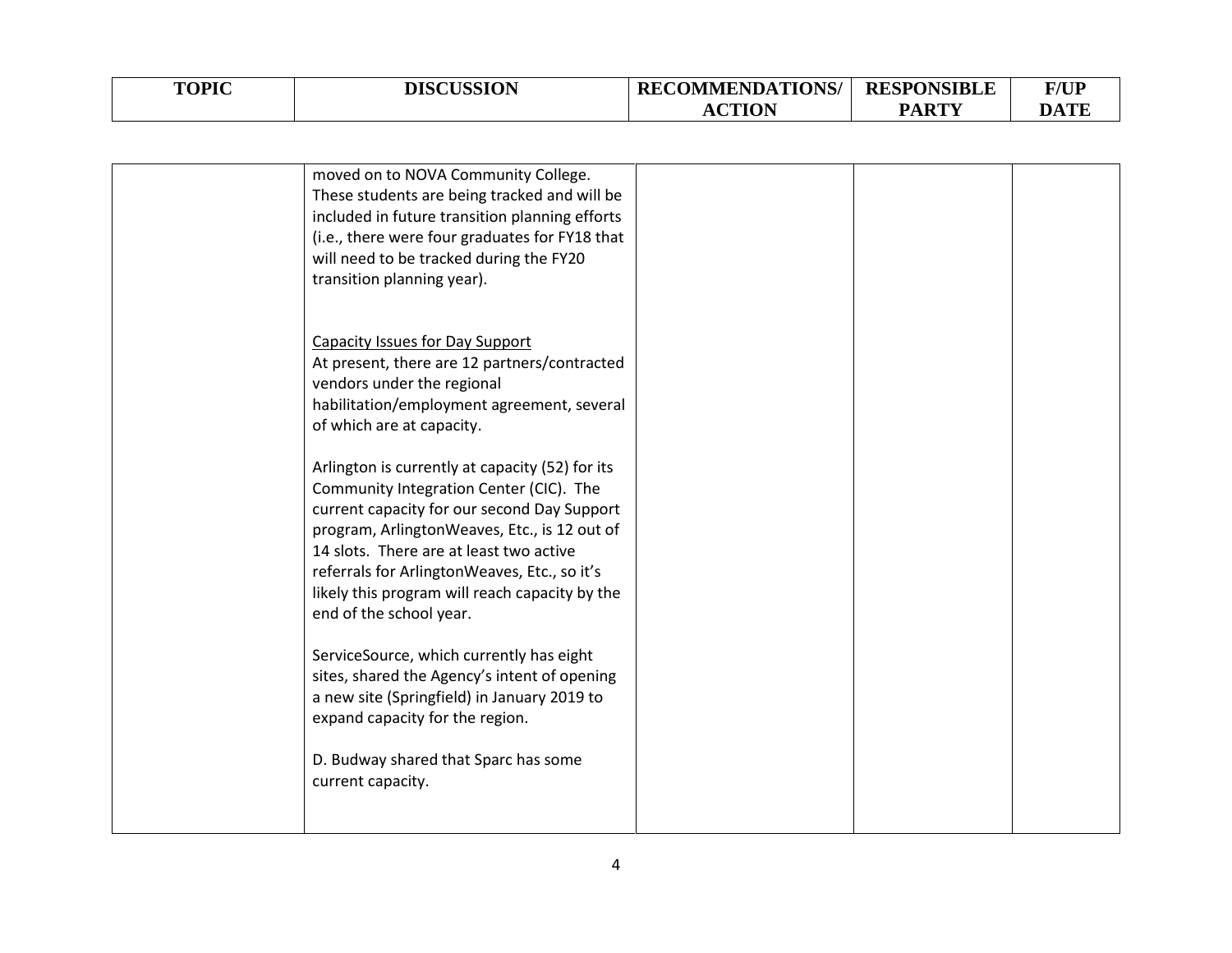| <b>TOPIC</b> | <b>DISCUSSION</b> | <b>RECOMMENDATIONS/</b> | <b>RESPONSIBLE</b> | <b>F/UP</b> |
|--------------|-------------------|-------------------------|--------------------|-------------|
|              |                   | $\alpha$ ttan           | <b>PARTY</b>       | DATE        |

|                                 | Questions from the Committee:                   | It was discussed that       |  |
|---------------------------------|-------------------------------------------------|-----------------------------|--|
|                                 |                                                 | Committee members would     |  |
|                                 | Are Day Support services adequately             | continue communication      |  |
|                                 | funded?                                         | about this topic via e-mail |  |
|                                 |                                                 | between October and the     |  |
|                                 |                                                 | January meeting.            |  |
| <b>Self-Directed Services ~</b> | Staff are still anticipating a July 2019 launch |                             |  |
|                                 |                                                 |                             |  |
| <b>Update</b>                   | date for this service                           |                             |  |
|                                 |                                                 |                             |  |
|                                 | Staff anticipate that DHS Director, Anita       |                             |  |
|                                 | Friedman and DHS Deputy Director/CSB            |                             |  |
|                                 | Executive Director, Deborah Warren, will        |                             |  |
|                                 | brief the County Manager at the beginning       |                             |  |
|                                 | of the new year. It is anticipated that the     |                             |  |
|                                 | County Manager will determine whether or        |                             |  |
|                                 | not this matter needs to go before the          |                             |  |
|                                 | County Board.                                   |                             |  |
|                                 |                                                 |                             |  |
|                                 | Staff previously met with the County            |                             |  |
|                                 | Attorney's Office (CAO) about development       |                             |  |
|                                 | of the parent agreement. The agreement is       |                             |  |
|                                 | pending next steps with the County Manager      |                             |  |
|                                 |                                                 |                             |  |
|                                 | and possibly the County Board.                  |                             |  |
|                                 | For Self-Directed Services, the individual      |                             |  |
|                                 | must be open to DDS.                            |                             |  |
| <b>Other Employment and</b>     |                                                 |                             |  |
|                                 | C. Skelly, C. Takemoto, and L. Kozma shared     |                             |  |
| <b>Day Support Services:</b>    | a recap of their recent enclave visits          |                             |  |
| <b>Report of Group</b>          | (County's cleaning crew and auto                |                             |  |
| <b>Supported</b>                | cleaning/detail at the Trade Center).           |                             |  |
| <b>Employment</b>               |                                                 |                             |  |
|                                 | Other topics                                    |                             |  |